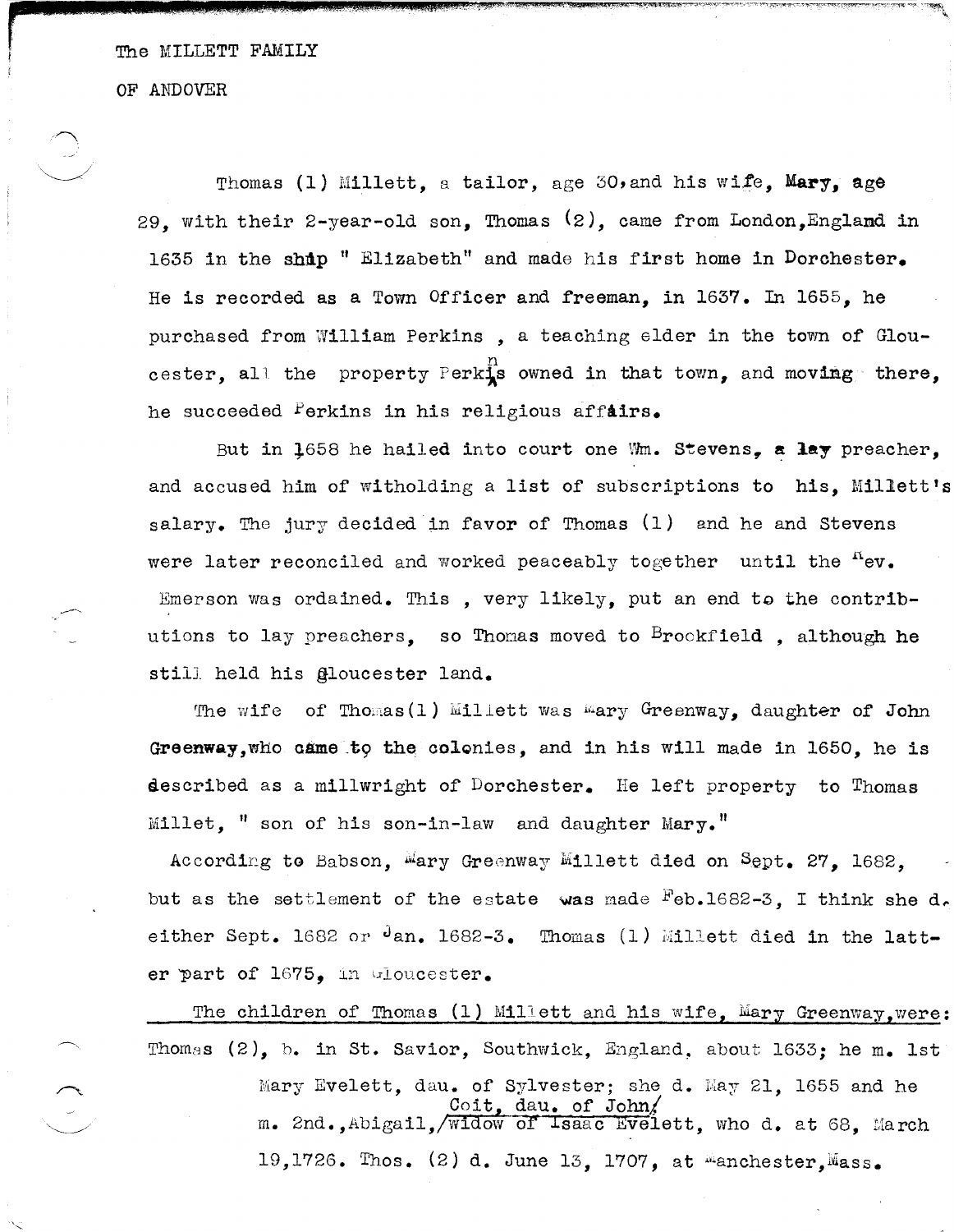The **MILLETY** FAMILY

## Children of Thomas  $(1)$  Millett and wife, Mary Greenway,  $(cont.)$  :-

John (2), b. in Dorchester, July 8,1635; m. July 3,1663, Sarah Leach: he d. in D. Nov. 3.1678: she m. 2nd.. Isaac Elwell. Her mother- $Sarah.$ /in law. Mary (Greenway) Millett lived with her/and her 2nd husband and they are mamed in Mary's will

Jonathan  $(2)$ . b. July 27. 1658:  $a_{\bullet}y_{\bullet}$ 

Mary (2), b. Aug. 21, 1639; m. Thomas Riggs of Gloucester; he d. 1722; Mehitabel  $(2)$ , b. March  $4.1642$ ; m. Isase Elwell of Gloucester; after she

d. he m. Sarah(Leach) widow of her brother.John  $(2)$  Millett Nathaniel (2). b. 1647: m. May 3. 1670, Ann Lester, daughter of Andrew :

she d. March 9, 1719 at 66; he d. Nov. 7,1719, in Gloucester. Bethia  $(2)$ , b. : m. Moses Ayer of Dorchester.

The Andover line descends from :-

Nathaniel (2) Millett ( Thomas (1) and wife. Ann Lester :-Thomas (3), b. March 9, 1675; m. June 18, 1696, Elizabeth Bacheller; she d. March 27, 1713; he m. 2nd., Abigail Grover of Beverly.

Thos.  $(3)$ . dau. of John ; he/was drowned in a flood at Casco Bay, mar. 1. 1722. He with Elisha Ingersoll slept in a cottage at the mouth of the Penobscot River- evidently a fishing stationand either the tide came up or ice floated down the river and swept the house off to sea.

Nath'l (3), b.1677; d.1682.

Abigail  $(3)$ , b. 1679; was unm. in 1718 when she rec<sup>2</sup>d property from her father.

Mary (3), b. 1671; d. 1681.<br>Daniel (3), b. 1673; d. next day. Nathani (3) Jan.11, 1683; m. Sarah Babson 1709; was drowned at Manchester Neck, Jan. 6, 1724.

Nathaniel  $(3)$ , b. 1685; m. <sup>H</sup>ephziba- --; made will May 25,1764.

Andrew (3), b.1681;d. March 25,1718; m. Bethia --; m. 2md a Marchant.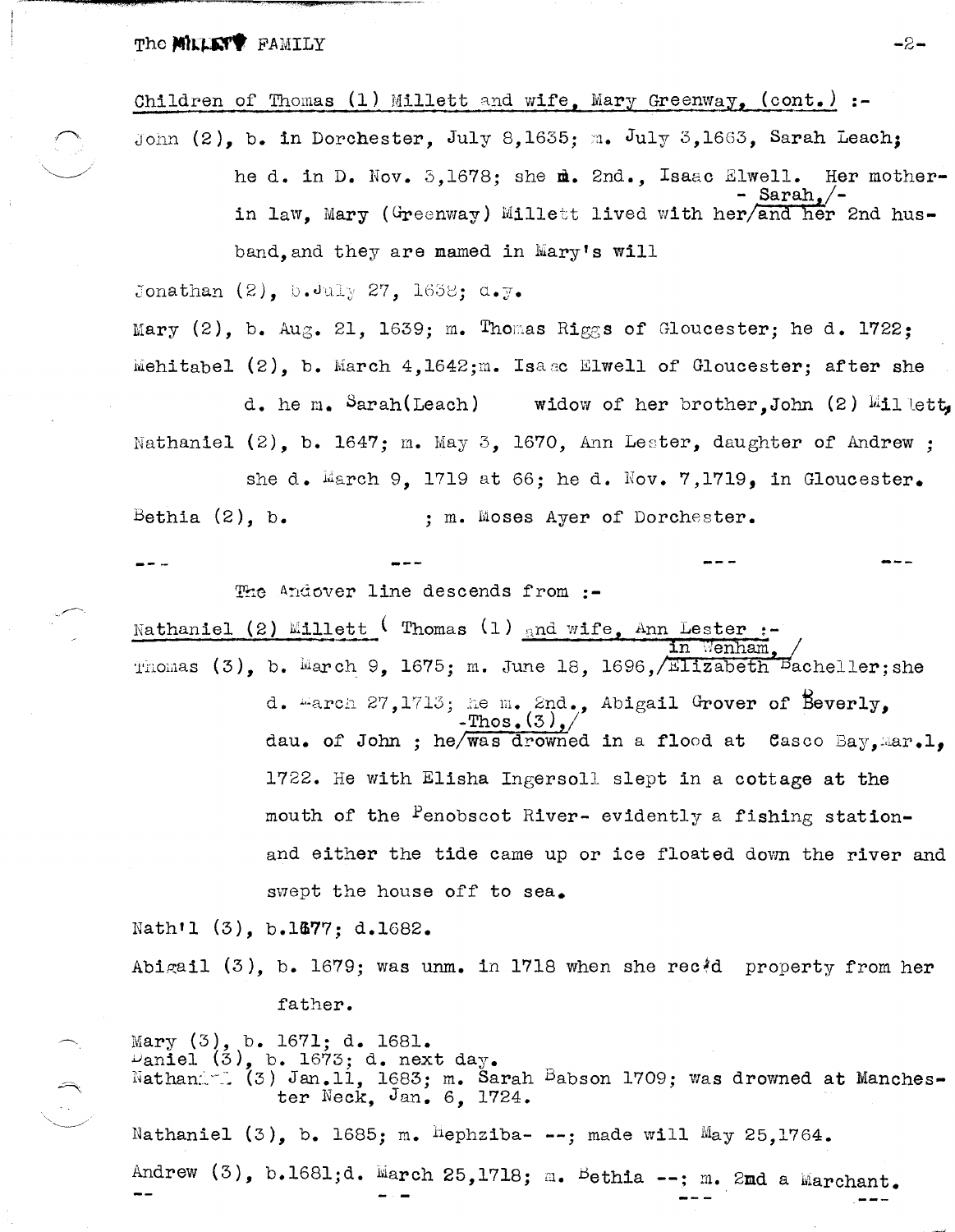The MILLETT FAMILY

Children of Nathan (3) Millett (Nath'1(2)Thos. (1) and Sara Babson:-Sarah(4), b. Aug. 6,1709; prob. m. "edediah Hodgkins before 1729. Mary  $(4)$ , b. Aug.  $6,1711$ . Jonathan (4), b. Feb. 9,1713; m. Mary <sup>H</sup>enfield of Salem.<sup>M</sup>ay 15.1734. Daniel (4), b. May 30, 1715. Anne  $(4)$ , b. May 25, 1718; m. Hubbard Hackett of Gloucester, Nov. 12, 1740 Hannah  $(4)$ , b. April 6, 1722. Nathan  $(4)$ , b. May 12, 1724;m. Dorcas ---. He prob. d. 1747; estate adm. by Abel Davis, probably a brother-in-law. Dorcas  $(4)$ , b. ; m. Christopher Hodgkins. Abigail  $(4)$ , b. ; m. a Boynton. son  $(4)$ ; m.-  $---$ ; had dau. Hannah (5), who m. a Carroll.

Jonathan(4)Millett( $\text{Mathan}(3)$ Math $\text{11}(2)$ Thos(1) and Mary Henfield, had:-;m. Sarah "ansfield.<br>place of burial unknown. Jonathan $(5)$ , b. Joseph (5), b. -d.1797/ ;m. Elizabeth Bullock, at Salem, 1766. He was in Revolution as despatch bearer, under Col. Pickering Mary  $(5)$ , b. ; m. John Stevens.

Joseph (5) Millett(Jona(4)<sup>N</sup>athan(3) Nath'1(12) and Elizabeth Bullock:-Jonathan  $(6)$ , b. ; m. Sarah L. Punchard, at  $P$ alem, May 2. 1814.

Jonathan(6)Millett(Jos.(5)Jona.(4)Mathan(3) Nath<sup>'1</sup>(2)& Sara Punchard: Martha April 16, 1840; William P. (7), b.March 8, 1815; m. Miss/Gledhill, came to ANDOVER: he d.  $1868$ . He was a tailor here and express agent. He rec'd  $\frac{1}{9}$  2000. In the will of Mr. Punchard as both he and his

wife were relatives. (She was Wartha Marland Gledhill; b.in England, dau.of Jn. Gledhill and w. Ann Marland; d. Dec. 15, 1893. Jonathan Hardy (7), b. July 28, 1817;d. July 1840. He m. Eliza Daniels.<br>Joseph Ropes(7), b. Dec. 9, 1819;m. Elizabeth Valpey; came to ANDOVER;<br>d. March 31, 1856. She was dau. of Sam'l Valpey; she m. 2nd., Pluto Eames and outlived him.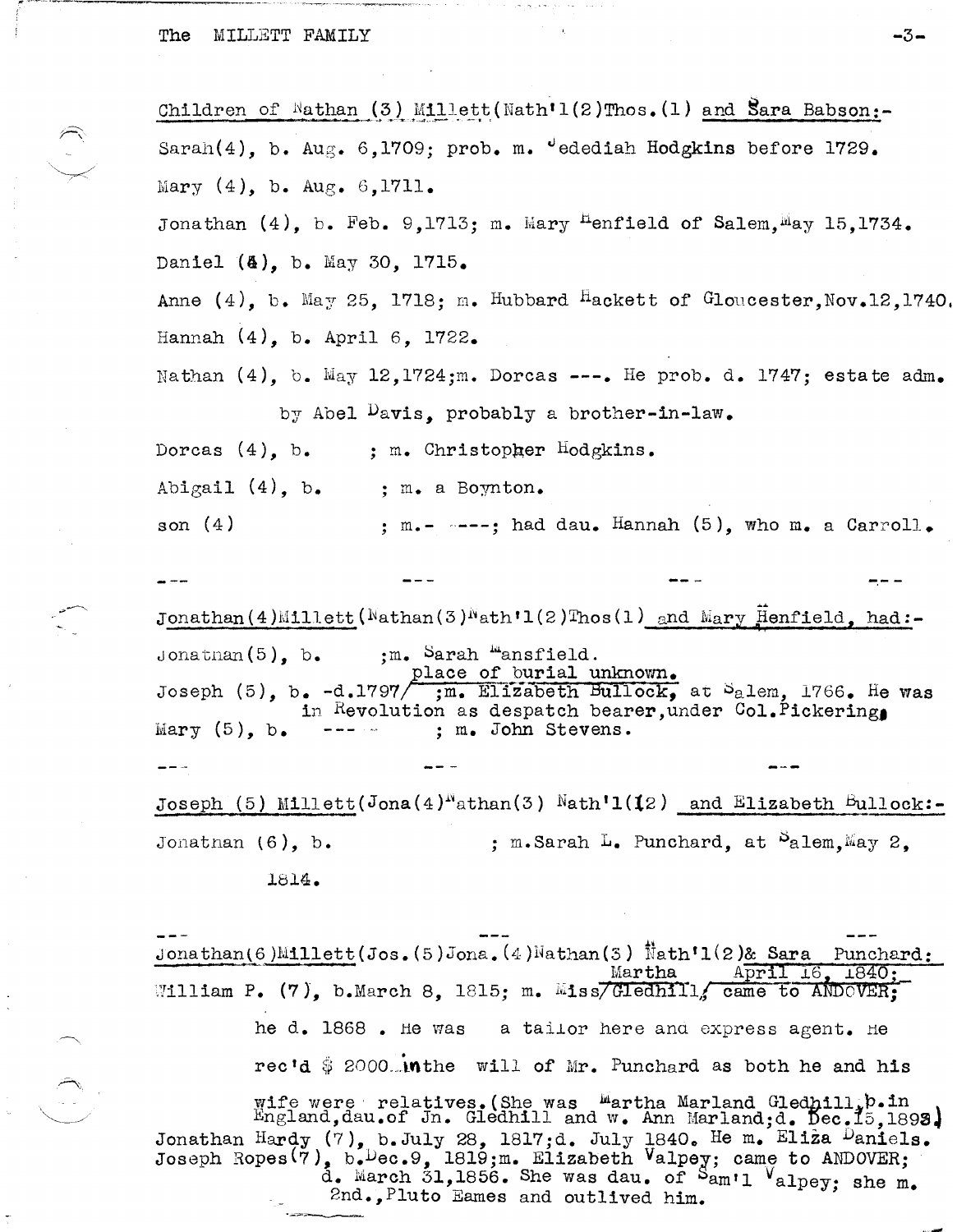## The MILLETT FAMILY

- (7) Joseph Ropes Millett(Jona. (6)Jos. (5)Jona (4) "athan (3) & Elizabeth Valpey: Samuel Valpey (8) b. Feb. 22,  $1848.$ 
	- Harry  $(8)$  b. ; took the name of his step-father, Pluto Eames and was called Harry M. Eames; lived with parents on the Hobart Clark place. m.

Wm. Punchard(7)  $\text{MultiJonathdn}(6) \text{Jos.}(5) \text{Jona.}(4)$  and wife, Martha Gled William Hardy (8), b. April 7, 1841; m.- ---: d. at sea. Martha Punchard  $(8)$ , bpt.March 12, 1843;m.--Eliza Marland (8), b. "arch 16, 1845; was unm.; a fine musician. Sept. 25.1888. Frank Eaton (8), b. April 24,1847; m. Nellie L. Blanchard of Wilmington; she was dau. of Henry Blanchard and w. "ebecca L. Carter. They. lived in No. Wilmington.

; was in firm of Hornblower & Weeks, Boston.  $\beta$ yaney (8)

Jonathan Hardy(7) Millett( Jona.  $(6)$ Jos.  $(5)$ Jona(4)-- and Eliza  $\mu$ aniels :-Ben Hardy (8), b. 1841; after his father's death; m. Lucy S. Clarke ,1865;

> had 5 children. Family live in Salem:-Lewis  $H_{\bullet}(\mathcal{Q})$ , a member of State Legislature. 1970 - An The Color Language and a separate service and a service and the service of the service of the Servic<br>The companion of the Service of the Service Service of the Service of the Service of the Service of the Servic

There is a break in the Millett line somewhere back, and I have in vain to close it, and link the line of Jeremiah Millett of tried Marblehead, who came here in 1828, with the original Thos. (1) Millett. deremiah was son of Joseph Millett and wife, Hannah  $P_{\text{O}\cap\mathbf{r}}$ , who were m. in Marblehead, Aug. 15, 1789. I think that Joseph was of the line of Thos. (1)  $^{\text{N}}$ athaniel (2) Andrew (3), b. 1681 and wife, Bethia, who had a son,  $^{\text{J}}$ eremiah born after 1705--and could be ancestor of Joseph of Marblehead.